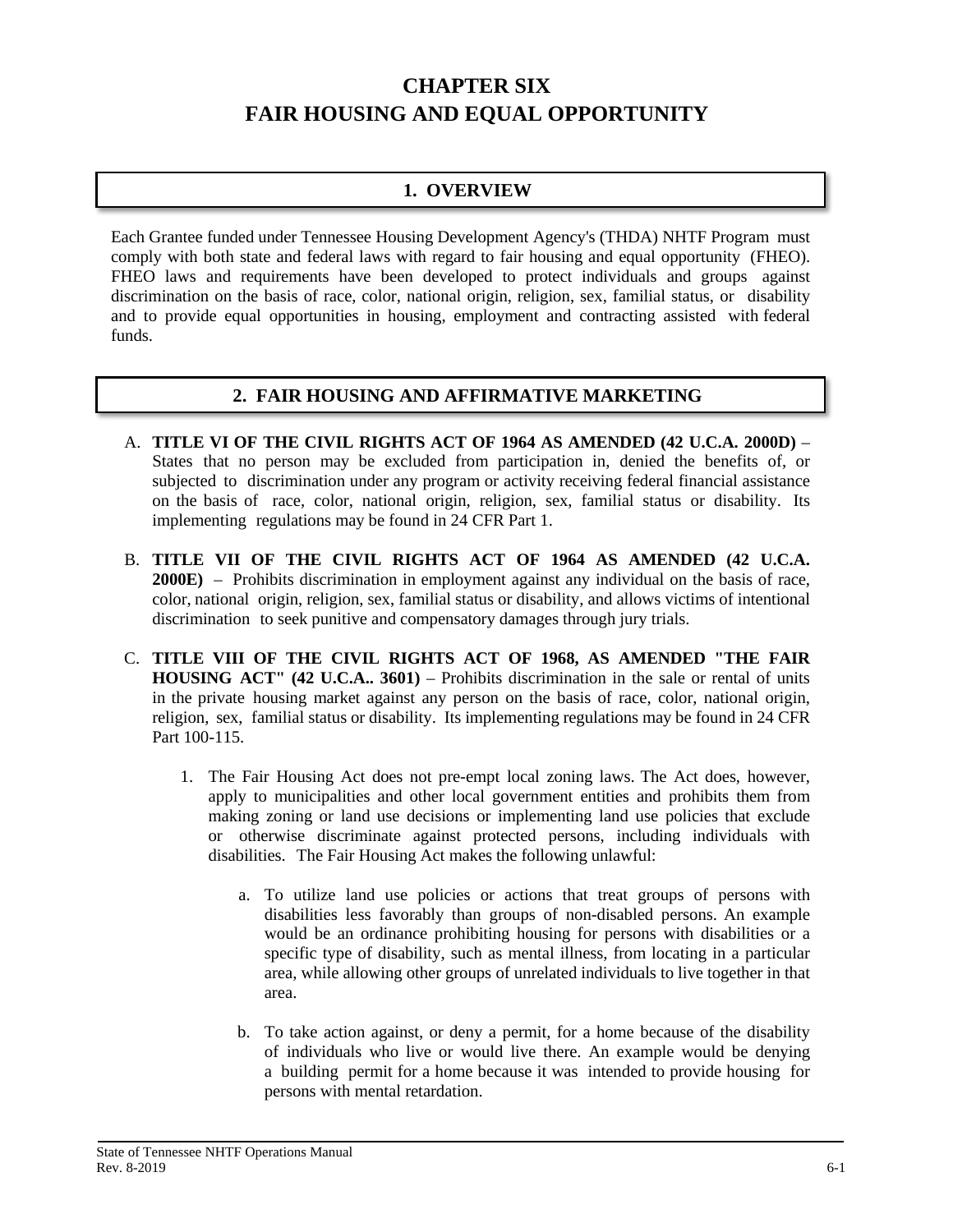- c. To refuse to make reasonable accommodations in land use and zoning policies and procedures where such accommodations may be necessary to afford persons or groups of persons with disabilities an equal opportunity to use and enjoy housing.
- D. **2.4 EQUAL OPPORTUNITY IN HOUSING (EXECUTIVE ORDER 11063, AS AMENDED BY EXECUTIVE ORDER 12259)** – Prohibits discrimination in housing or residential property financing related to any federally-assisted activity against individuals on the basis of race, color, national origin, religion, sex, familial status or disability. Implementing regulations may be found in 24 CFR Part 107.
- E. **2.5 AGE DISCRIMINATION ACT OF 1975, AS AMENDED (42 U.S.C. 6101-07)** Prohibits age discrimination in programs receiving federal financial assistance. Its implementing regulations may be found in 24 CFR Part 146.

### **3. HOUSING FOR PERSONS WITH DISABILITIES**

- A. **SECTION 504 OF THE REHABILITATION ACT OF 1973, AS AMENDED (29 U.C.A. 794)** – States that no otherwise qualified individual may be excluded, solely because of his/her handicap, from participation in, the benefits of, or subject to discrimination under any program or activity receiving NHTF funds. The implementing regulations may be found in 24 CFR Part 8.
	- 1. For new construction of all multi-family units and for rehabilitation projects with 15 or more units for which the rehabilitation cost will equal at least 75% of the replacement cost:
		- a. Five percent of the units in the project must be accessible to individuals with mobility impairments; and
		- b. An additional two percent must be accessible to individuals with sight and hearing impairments.
	- 2. Section 504 standards apply to all units in a project and not just the NHTF-assisted units.
- B. **FAIR HOUSING ACT:** Multifamily dwellings must meet the design and construction requirements at 24 CFR 100.205, which implement the Fair Housing Act (42 U.S.C. 3601-19).
- C. **AMERICANS WITH DISABILITIES ACT (42 U.S.C 12131; 47 U.S.C. 155, 201, 218 AND 225)** – Provides comprehensive civil rights to individuals with disabilities in the areas of employment, public accommodations, state and local government services and telecommunications. The Act, also referred to as the ADA, also states that discrimination includes failure to design and construct facilities (built for first occupancy after January 26, 1993) that are accessible to and usable by persons with disabilities. The ADA also requires the removal of architectural and communications barriers that are structural in nature in existing facilities. Removal must be readily achievable, easily accomplishable and able to be carried out without much difficulty or expense.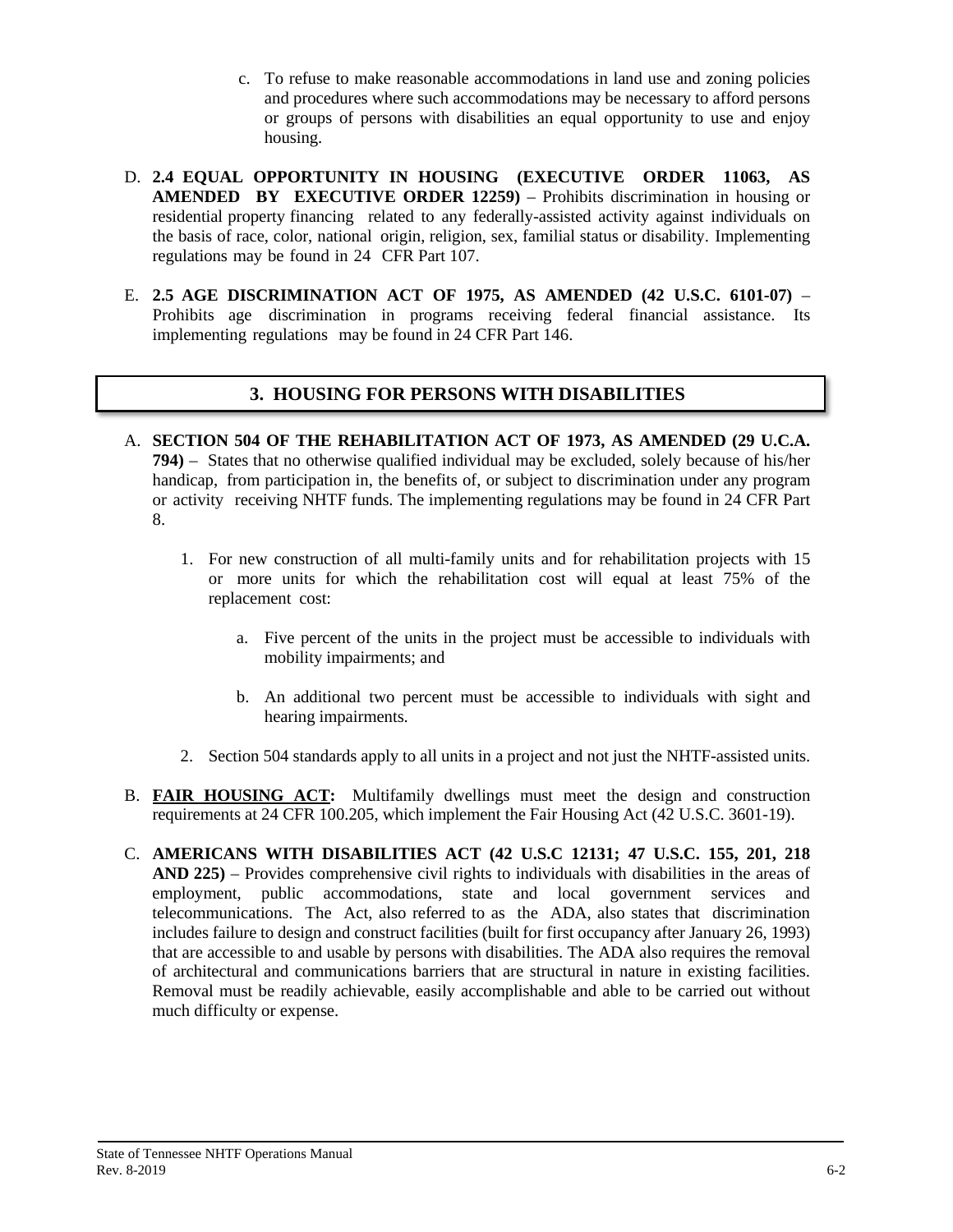## **4. EMPLOYMENT AND CONTRACTING**

- A. **EQUAL EMPLOYMENT OPPORTUNITY, EXECUTIVE ORDER 11246, AS AMENDED** – Prohibits discrimination against any employee or applicant for employment because of race, color, national origin, religion, sex, familial status or disability. Provisions to effectuate the prohibition must be included in all construction contracts exceeding \$10,000. Implementing regulations may be found at 41 CFR Part 60.
	- 1. The NHTF assistance will likely generate employment through professional service and/or construction contracts. Those responsible for contracting and hiring must be aware of the Equal Opportunity requirements, including:
		- a. Construction contracts must have the proper equal opportunity language and correct goals for minority and female employment. Goals will need to be inserted for contracts other than homeowner rehabilitation. (Refer to EO-7 for Minority goals.)
		- b. Document efforts to solicit minority/female-owned businesses (see also 4.2 below).
		- c. Any subcontractor working with the prime contractor must also provide documentation where they also attempted to use minority/female-owned businesses.
- B. **MINORITY AND WOMEN BUSINESS OPPORTUNITIES (EXECUTIVE ORDERS 11625, 12138, AND 12432)** – To ensure that all federal agencies with substantial procurement or grant making authority adopt minority and woman business development plans (See EO-1). The implementing regulations may be found in 24 CFR Section 511.13(c).
	- 1. Every effort must be made to assure minority/female owned businesses are offered opportunities to bid on service, material and construction contracts. To meet this requirement the following steps should be taken:
		- a. The grantee should notify minority and female owned businesses of contracts and bid deadlines.
		- b.A list of minority and female contractors and businesses can be found at <https://tn.diversitysoftware.com/?TN=tn> The Diversity Business Enterprise Directory and Disadvantaged Business Enterprise Directory are frequently updated and should be checked each time a project is ready to bid.
		- c. Grantees must also notify the Governor's Office of Diversity Business Enterprise when they have projects ready to bid.
		- d. Grantees must maintain documentation to demonstrate their efforts to contact minority and female contractors, both in the county in which the project is located and in the surrounding counties.
		- e. A contract/subcontract activity report (EO-4) must be completed on all contracts awarded.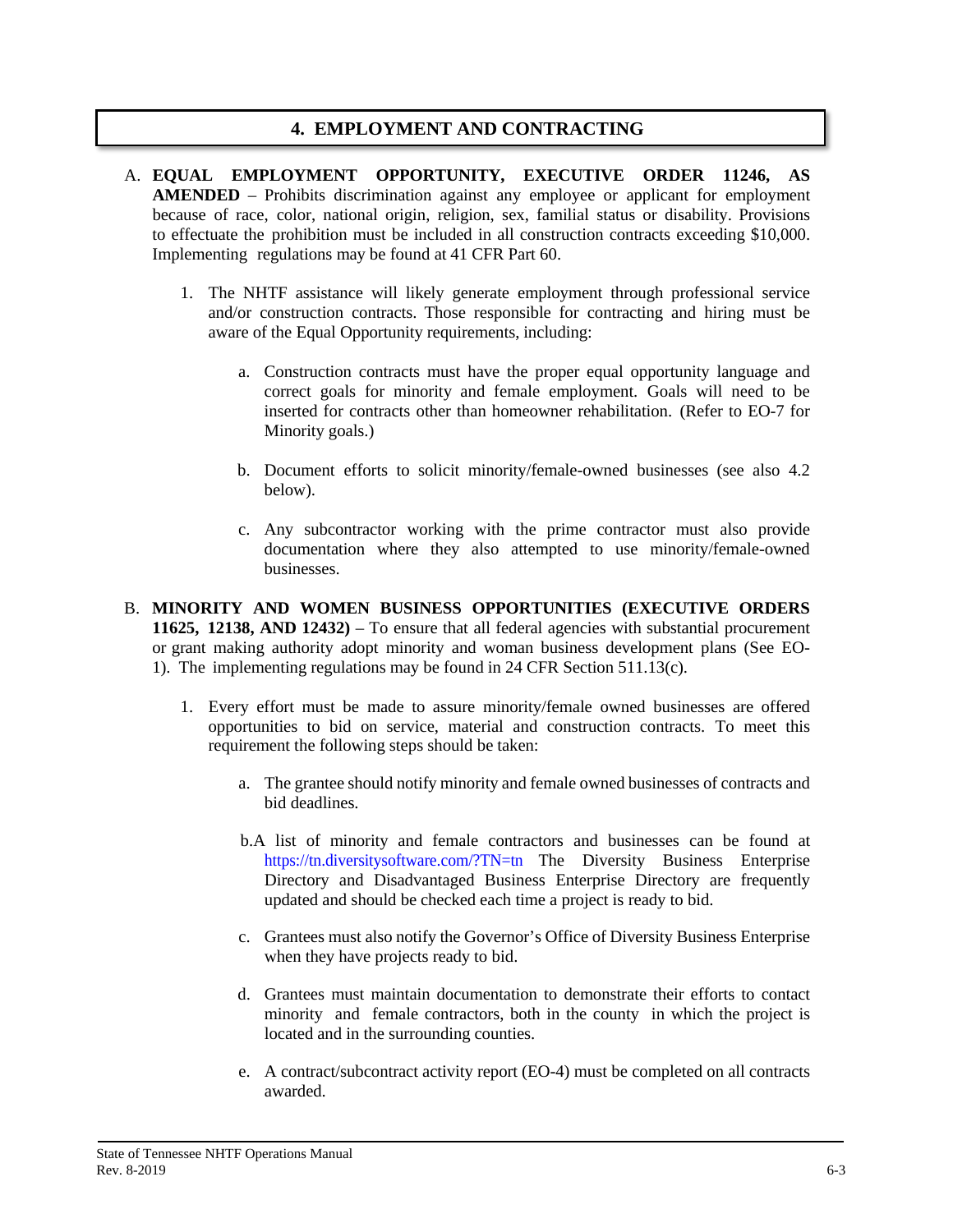- C. **SECTION 3 OF HOUSING AND URBAN DEVELOPMENT ACT OF 1968, AS AMENDED, 12 U.S.C. 1701u**. – The purpose of Section 3 is to ensure that the employment and other economic opportunities generated by Federal financial assistance for housing and community development programs shall, to the greatest extent feasible, be directed toward low and very-low-income persons residing in the project area.
	- 1. Section 3 applies to Grantees that receive \$200,000 or more in NHTF assistance for certain types of projects. The types of projects that are covered by Section 3 are housing construction (including any demolition and/or rehabilitation) or other public improvements such as infrastructure.
	- 2. Further, contractors or subcontractors that receive contracts in excess of \$100,000 for housing construction, demolition, rehabilitation or other public construction are required to comply with the Section 3 regulations in the same manner as the grantee that provided the funding to them. In cases where a grantee receives NHTF funds of over \$200,000 for a project or activity, but no housing or other construction contracts exceeds \$100,000, the Section 3 requirement applies only to the grantee.
	- 3. If the Section 3 threshold is met, the Grantee and, if applicable, its contractors/subcontractors must attempt to reach the Section 3 minimum numerical goals found at 24 CFR Part 135.30 by:
		- a. Awarding 10% of the total dollar amount of covered construction contracts to Section 3 businesses; and
		- b. Hiring Section 3 residents for 30% of new employment opportunities.
	- 4. Grantees must document efforts made to comply with Section 3. Files should contain memoranda, correspondence, advertisements, etc. illustrating attempts to meet Section 3 goals (e.g., to reach out to eligible persons regarding employment or training and/or business concerns). Documentation should show the steps taken to implement the Section 3 requirements, and should cross-reference information in other files, such as procurement and construction contracting. Grantees and contractors may want to utilize HUD's Section 3 Business Registry, which is located at [https://portalapps.hud.gov/Sec3BusReg/BRegistry/What.](http://www.hud.gov/sec3biz) Finally, grantees are required to report on Section 3 annually. More information on this report is included in Section 7 below.

# **5. SITE AND NEIGHBORHOOD STANDARDS**

- A. SITE AND NEIGHBORHOOD STANDARDS FOR NEW CONSTRUCTION (24 CFR 882.709) – NHTF requires new construction of rental projects to meet site and neighborhood standards from 24 CFR 983.57(e)(2) and (3), which places limiting conditions on building in certain areas. Specifically, proposed sites for rental new construction units must meet the following site and neighborhood standards:
	- 1. Site and neighborhood must be suitable from the standpoint of facilitating and furthering full compliance with applicable provisions of Title VI of the Civil Rights Act of 1964. The Fair Housing Act, Executive Order 11063 and implementing HUD regulations including NHTF.
	- 2. The site must be adequate in size to accommodate the number of units proposed and have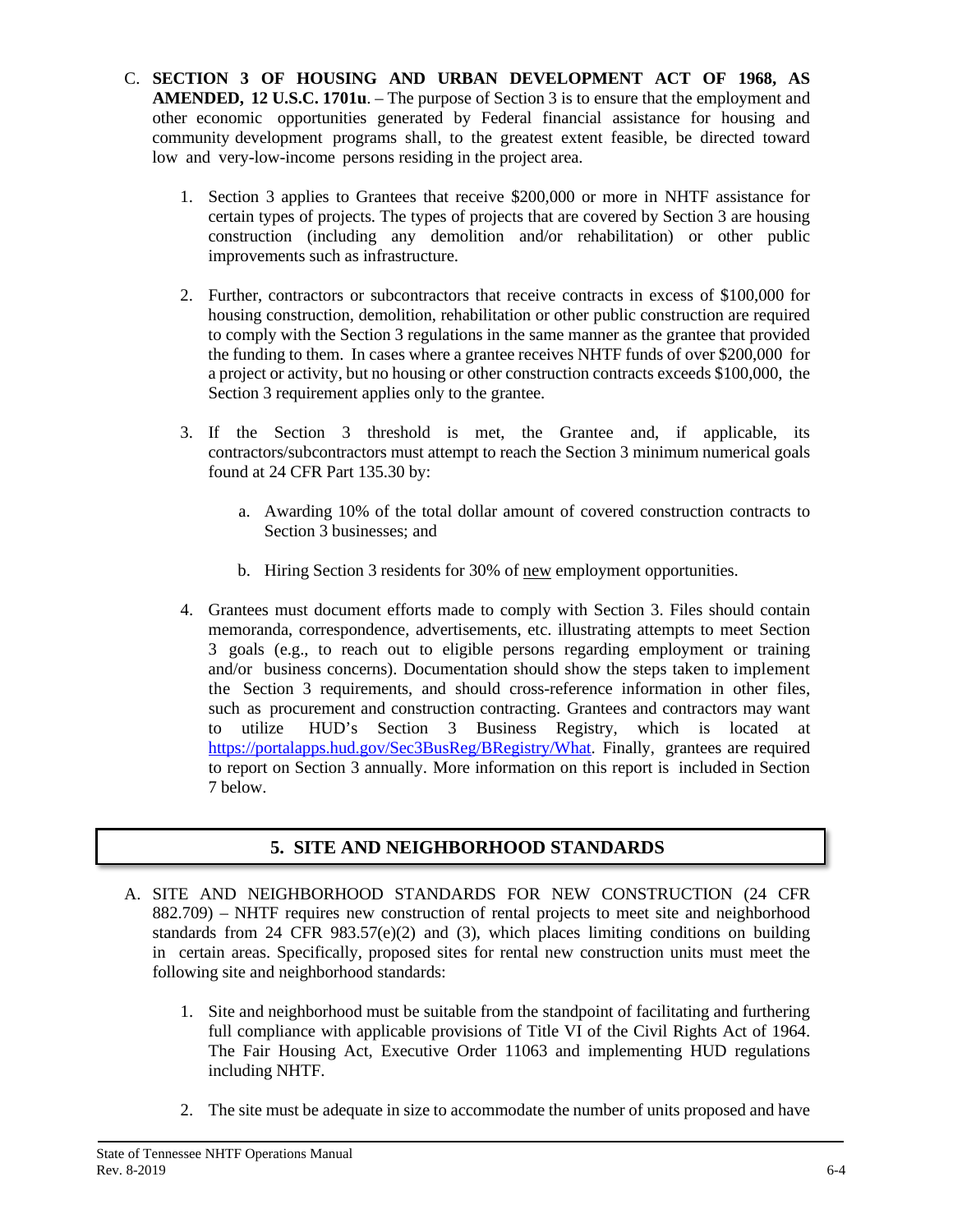adequate utilities and streets to service the site.

- 3. The site must not be located in an area of minority concentration and must not be located in a racially mixed area if the project will cause a significant increase in the proportion of minority to non-minority residents in the area.
- 4. The site may be located in an area of minority concentration ONLY if:
	- a. Sufficient comparable opportunities exist for housing for minority families in the income range to be served by the proposed project outside areas of minority concentration; or
	- b. the project is necessary to meet overriding housing needs that cannot be met in that housing market area.

# **6. GENERAL RESPONSIBILITIES**

- A. NHTF-funded grantees and other program partners must adhere to all the laws, executive orders and regulations discussed previously in this chapter as outlined. Additional general responsibilities are outlined below.
- B. **POLICY OF NONDISCRIMINATION** A written policy of nondiscrimination (EO-6) must be posted conspicuously so all recipients, job applicants, contractors, subcontractors and interested parties may see it.
- C. **FAIR HOUSING & EQUAL OPPORTUNITY BROCHURE** A copy of the brochure "*Fair Housing and Equal Opportunity for All"* (EO-8) must be distributed to each program applicant. Each grantee will need to maintain records to demonstrate that this requirement has been met.
- D. The Grantee must take actions to ensure that no protected person or group is denied benefits such as employment, training, housing, access to information, or contracts generated by THDA funded projects on the basis of minority status. As the project progresses, the Grantee:
	- 1. Must exercise non-discrimination in the decision-making process for all elements of the project;
	- 2. Must take any necessary actions to ensure that members of the protected groups have equal access to any information, related services, and job opportunities associated with THDA-funded projects;
	- 3. Must make reasonable accommodations (modifications or exceptions) to rules, policies, practices, or services, when such accommodations may be necessary to afford persons with disabilities an equal opportunity participate in the program.
		- a. If a requested modification imposes an undue financial or administrative burden on a local government, of if a modification creates a fundamental alteration in a local government's land use and zoning scheme, it is not to be deemed a "reasonable" accommodation;
	- 4. Must monitor the extent to which protected groups are participating and receiving benefits from the project.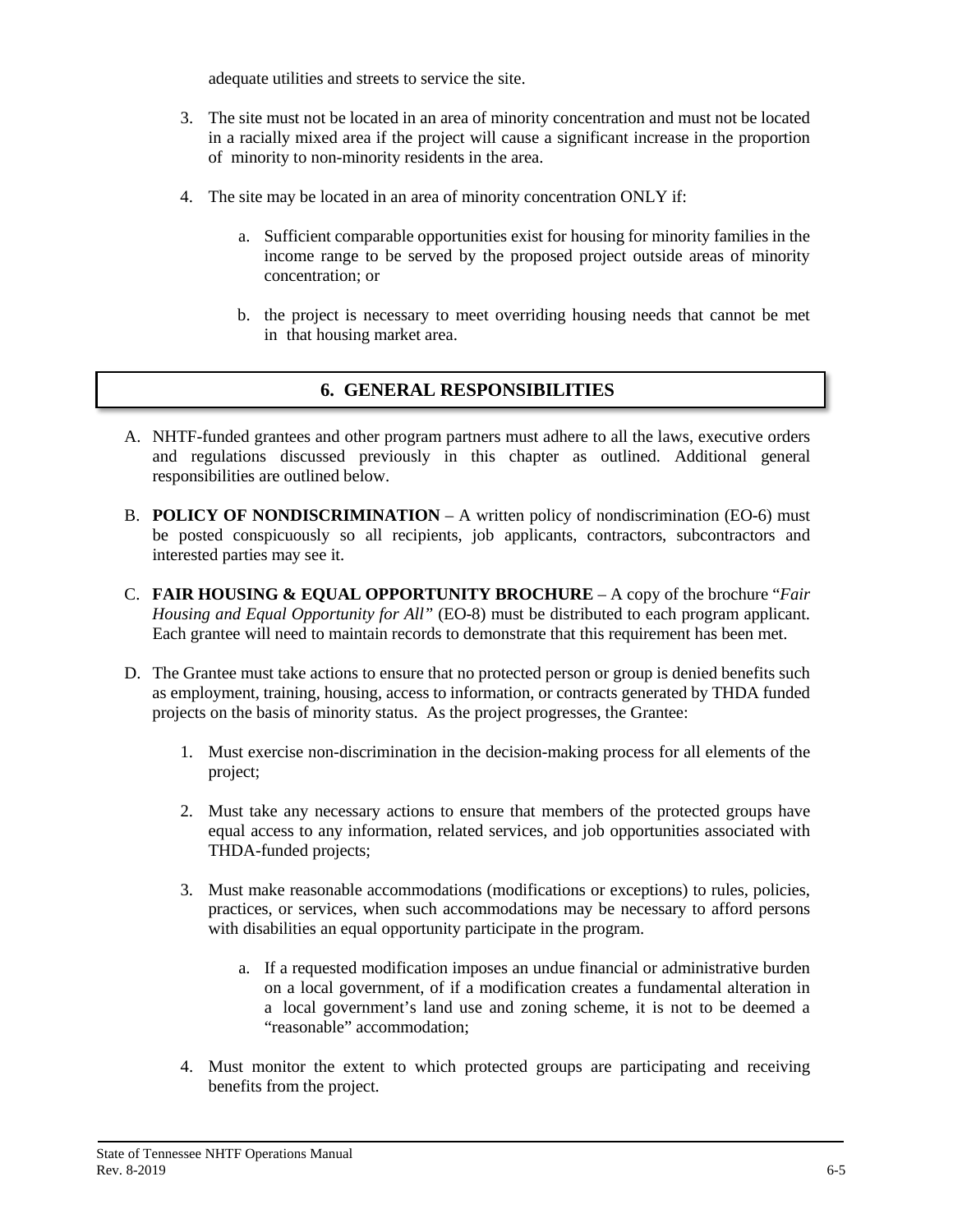- 5. Must maintain records of all tenants who initially occupy units that have been rehabilitated with NHTF funds, by race, ethnicity, and sex and include this information in the Project Completion Report; and
- 6. Must ensure that all sub recipients and contractors are taking all required actions.
- 7. Must ensure compliance with Section 3 requirements by verifying that recipients and contractors are making efforts to utilize low income residents in the Section 3 area for training and employment opportunities.
- 8. Construction contracts will probably generate the employment of local residents. Those responsible for hiring must be aware of the requirements of Equal Opportunity.
- 9. Must ensure that every effort is being made to notify minority/female owned businesses as well as document efforts, the following documents have been developed:
	- a. Policy and Procedures for Outreach to Minority and Women Business Enterprises (EO-1); and
	- b. Directory of Minority and Female Business Contractors and Suppliers in Tennessee (EO-2).

### **7. KEY RECORD KEEPING AND REPORTING REQUIREMENTS**

- A. Grantees must maintain careful records of their actions for FHEO monitoring purposes. This documentation must include all items already specific previously in this chapter including: all advertisements for employment and documentation regarding the subsequent applications and individuals hired. Advertisements should contain the required equal opportunity language.
- B. Other records that must be maintained include:
	- 1. Policy of Non-Discrimination.
	- 2. Complaints, if any. Notify THDA who will address the Grantee as proper procedures to follow.
	- 3. City/County/nonprofit hiring policies.
	- 4. Documentation of Fair Housing activity (e.g., signed copies of Fair Housing and Equal Opportunity for All brochure).
	- 5. Beneficiary data by race, ethnicity, sex and disability status.
	- 6. For NHTF-funded homeownership projects, documentation that the units were affirmatively marketed to attract eligible homebuyers without regard to race, color, national origin, sex, religion, familial status or disability.
		- a. Copies of advertisements and announcements in the local media that include the Equal Opportunity logo or slogan;